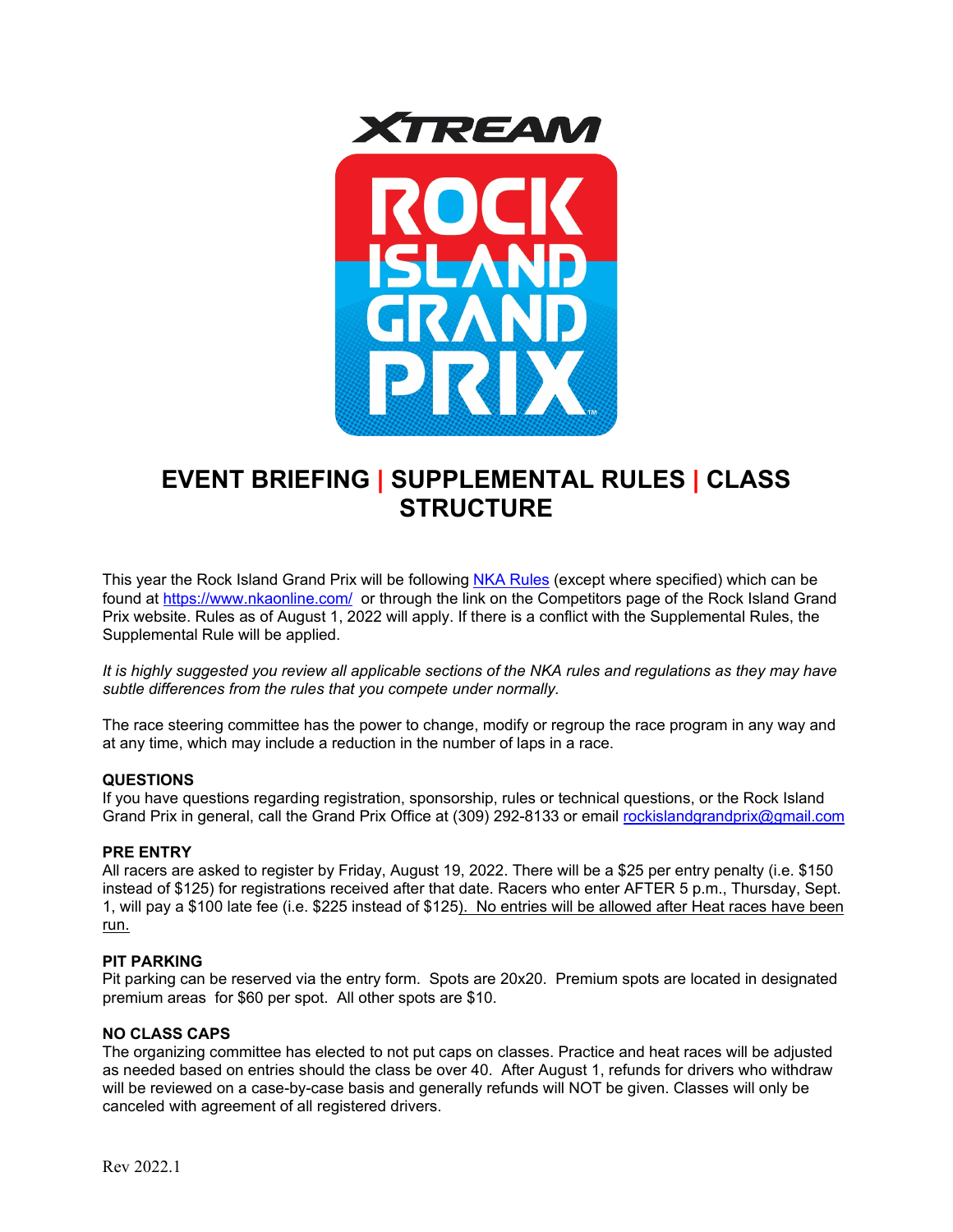#### **EVENT CHECK IN**

Pits will be open from 6-11 p.m. Friday night. Drivers arriving before 6 p.m. Friday should report to the Bally's Quad-Cities casino parking lot (Bally Blvd., Rock Island, IL 61201) and await pitting instructions (For GPS purposes, use 1724 Fourth Ave., Rock Island, IL as location of the track.). Registration will be open for check-in from 2-9 p.m. Friday at the Rock Island Holiday Inn one block from the track. Saturday check-in is from 7 a.m. to 8 a.m. at the Holiday Inn, Rock Island. All racers should check-in prior to entering the pit/paddock area.

#### **PRE TECH**

Pre-tech will be managed via the RIGP Pre-Tech Form, which will be available at Registration. You will fully complete and hand in this form when you come to the grid for your first practice. This will be done for each class you enter. Spot checks will be done throughout the event. You can review Pre Tech Standards in the NKA rules section 10.4.11.

#### **PIT VEHICLES**

Due to the confined and active nature of the pit area for the RIGP, no scooters, golf carts, bicycles, skateboards or roller blades (or similar) are allowed in the pit area. If found they will be impounded at the tech area until the completion of racing Sunday.

#### **DRONES**

No drones allowed over any portion of the race track during racing (Media allowed with prior approval) No warnings, no exceptions for safety and insurance reasons. If found they will be impounded at the tech area until the completion of racing Sunday.

#### **SPEC TIRE**

Hoosier Tire is the spec tire for the 2022 RIGP with the exception of all Vintage classes, for all official event sessions. With the exception of Vintage and Ignite, all race tires must be purchased through the event via the registration form. You may practice on your own tires that you supply, but with exception of Vintage and Ignite classes, all official sessions must be completed on race tires supplied by the event.

Each competitor (with exception of Vintage and Ignite) is required to purchase a minimum of one set of race tires which can be run in as many classes as you wish. Additional sets may be purchased for practice or if you are running multiple classes. Tires will be stamped and bar coded and assigned to the classes you enter at tire pick up.

All 206/100cc Classes: HOOSIER R60B 4.5/7.10-5 or 4.5/6.00-5 All Ignite Classes: HOOSIER R80 4.5/7.10-5 ALL Shifter Classes: HOOSIER R55 4.5/7.10-5

#### **HOOSIER TIRE PICK UP**

Your race tires will be available for pick up 6-10 p.m. Friday night, and first thing Saturday morning.

#### **ENGINE SEALING**

All Shifter and 100cc engines will be sealed with event supplied seals prior to the start of official sessions. Failure to seal is an automatic disqualification.

#### **FUEL/OIL**

Each 2 Cycle competitor must supply their own fuel and oil. All 206 competitors will purchase their fuel at the event.

Fuel and oil is specified in the Class Listing. Fuel will be tested at the discretion of tech officials. Fuel for 2 cycle classes will be tested with Digatron Meter set to minus -45 using Cyclohexane. Competitors' fuel must not exceed zero. 4 cycle fuel will be tested with Digatron meter and will be set relative to the spec fuel provided at the event. Tech officials will define tolerance allowed from baseline sample of spec fuel.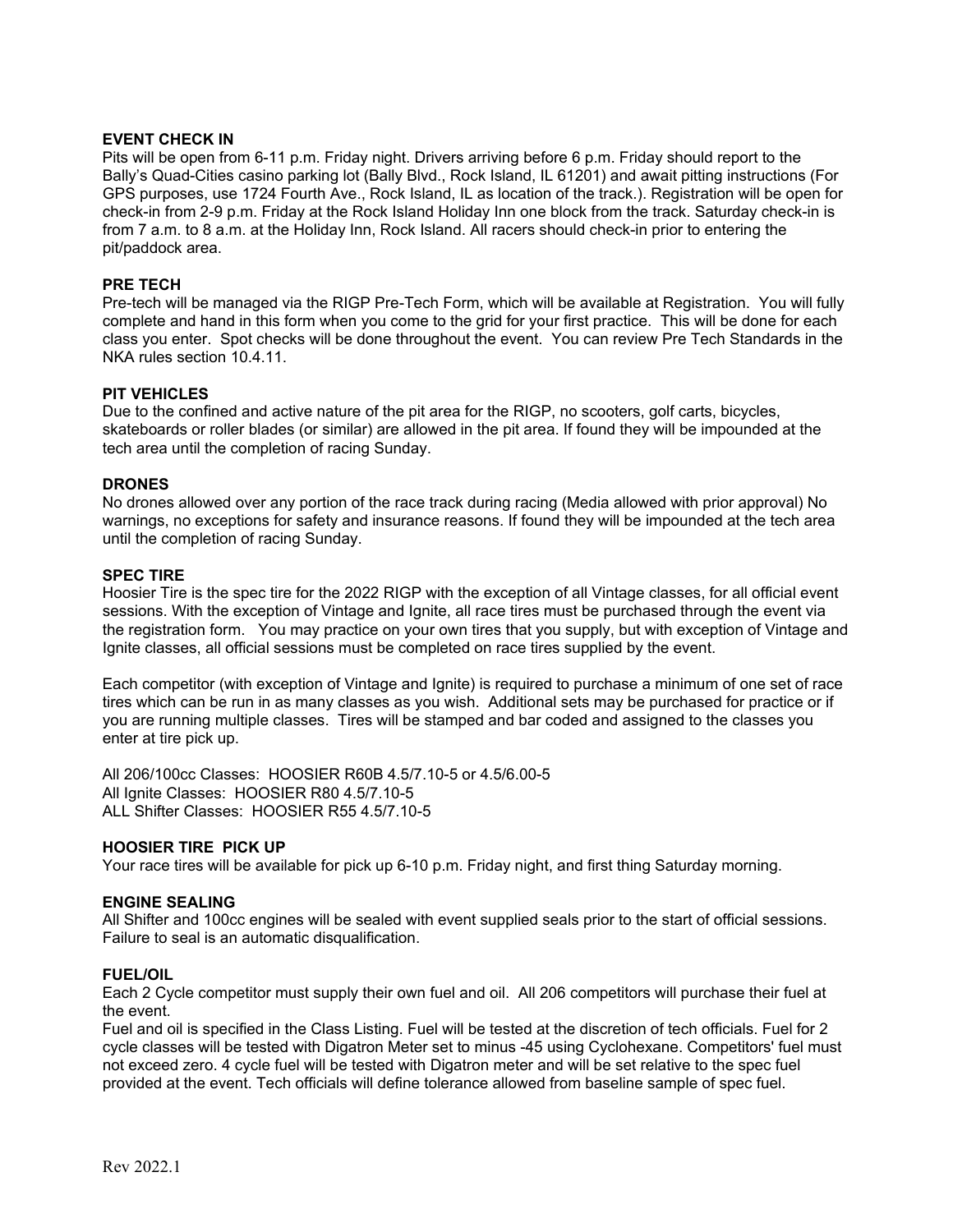#### **KING OF THE STREETS/KING OF THE ROCK**

To enter in the King of the Streets, or one of two King of the Rock classes, you must enter a corresponding class. For example, to compete in the King of the Rock 206, you must enter another 206 class.

#### **AWARDS**

With the exception of the KIng classes, Each class will be competing for an official Rock, 2nd, and 3rd place trophies. King of the Streets, King of the Rock 206, and King of the Rock 100cc will compete for 1st place Rock trophy and the following pay-out;

King: \$1000 2nd: \$750 3rd: \$375 4th: \$225 5th: \$200

# **SUPPLEMENTAL REGULATIONS**

Supplemental or event specific regulations are listed here, as well as standard NKA rules that are uniquely important. NKA specific rules will have their corresponding section number for easy reference

**RAIN**: Races will run rain or shine. It is at the discretion of the competitor to determine the use of dry or wet tires depending on track conditions. The Race Director retains the right to remove a driver whose tire choice may result in a dangerous situation. Rain tires are open manufacturer, and there is no limit to the number of sets.

**DRIVING STANDARDS/PENALTIES**: Penalties may be assessed for poor driving standards. These include Avoidable Contact, Blocking, and Passing Under Yellow. You can review definitions in the NKA rules section 10.6., and the specific penalties in NKA rules section 10.1.3.

**PRE-GRID & POST-RACE TECH**: On pre-grid, karts may be checked for any tech item. Examples of this are but not limited to, width, wheel size, tire type, fuel, oil & air box sniffed, clutch RPM, tire compliance, 4 visible numbers and final visual safety check. Tires will be marked after Heat Races. Use of tire warmers at any time will NOT be allowed.

**EVENT FORMAT**: Timed qualifying will be used in 3 King classes only. Other drivers will participate in a blind draw at Registration for Heat Race starting positions. Finishing Points and Passing Points will be awarded during Heat Races and combined will determine grid positions for the Sunday Final. Passing points will be determined by the difference between starting and finishing position. Ties in points will first be broken by grid position (lowest) and then by entry date. If a class has more than 40 entries, the class may be split for the heat race, with the top 20 in passing points moving on to the feature. No purse is paid for qualifying races.

#### **SCALES:** NKA rules section 10.9.9

**NUMBERS:** Numbers will be approved through the registration process. Numbers must be visible on all four sides of the kart. Numbers should be at least 5 inches tall with no shadowing, outlining, pin-striping, etc. allowed. Numbers must have a background of contrasting color to numbers on all 4 sides**. On-board cameras MUST NOT block number panels.** Rear number panels must be fastened so that they do not "sail" when the kart is in motion. Numbers will be a pre-tech item. Race officials may require you to change numbers to avoid duplication. Karts not running assigned numbers can be disqualified.

**WEIGHTS:** Individual class weights specified in the Class Listing below. Also see NKA rules section 10.4.10 for weight attachment requirements.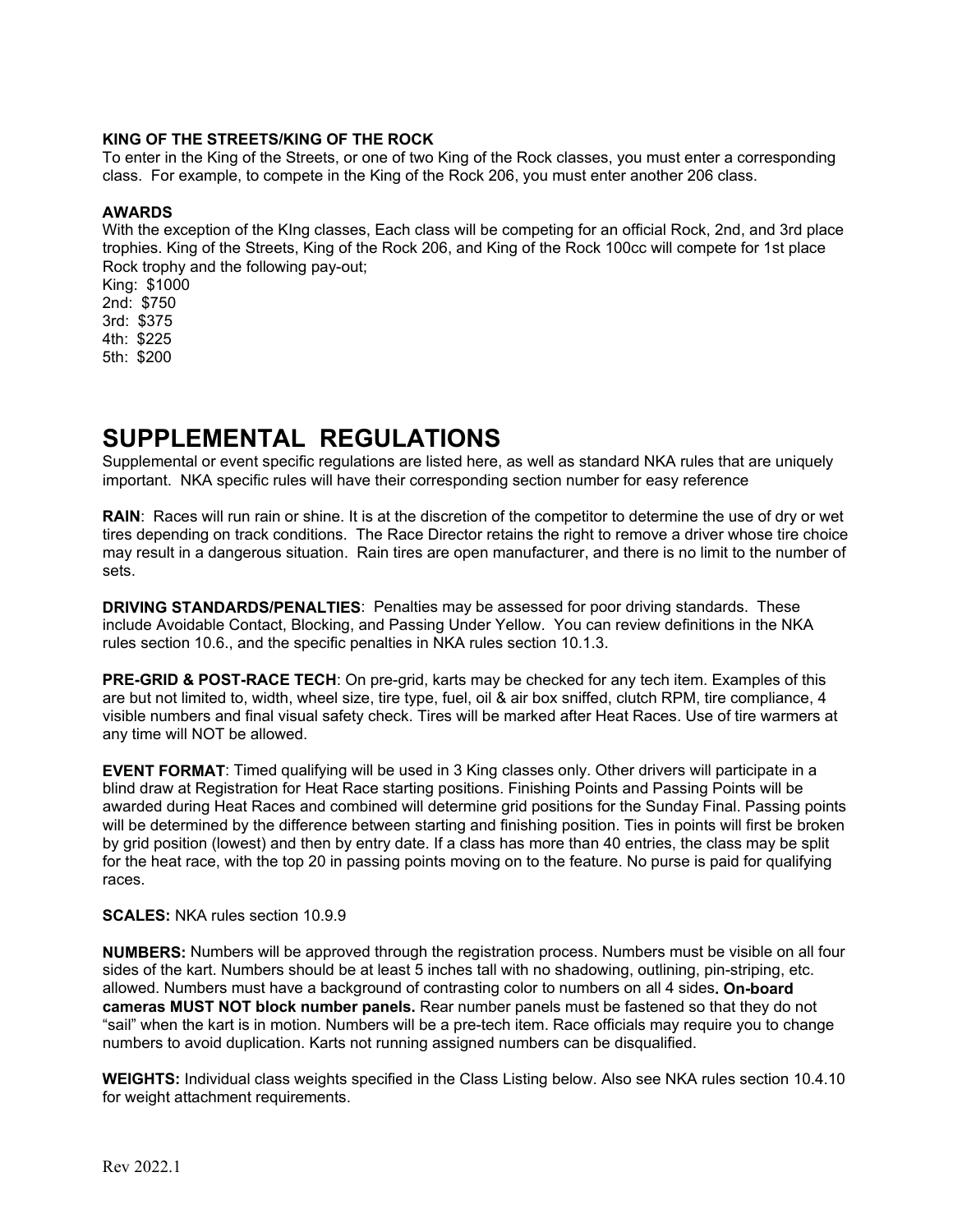#### **SAFETY:** NKA rules section 10.4.6

**TRANSPONDERS:** Transponders are provided to assure accuracy in scoring and timing. Rental is \$35 for the weekend. If you own your own transponder, you may use it but must provide the number at registration and you are responsible for its operation. Transponders should be mounted 6-8 inches back from the front of the sidepod on either side, or no less than 9 inches to the rear of the centerline of the top of the kingpin to the leading edge of the transponder. There should be no metal between the transponder and the track surface. Drivers are responsible for returning rented transponder to race officials upon crossing scales. If you do not, you will be charged for it.

#### **PROTESTS:** NKA rules section 10.10.1

**EVENT PRACTICE**: Saturday practice rounds will be continuous 5 minute sessions. Sunday practice time may be limited depending on the number of class entries and qualifying races required.

**CAMERA USAGE/GO-PRO**: NKA rule section 20.1.1

**BODYWORK/BUMPERS/SEATS/GENERAL CHASSIS:** All classes except vintage will follow chassis rules found in NKA rule section 20.2 which requires CIK bodywork, full rear bumper and sit-up sprint seat. Approved CIK Homologated bodywork only - MUST have CIK homologation logo on bodywork.

Note: *Bumper must be free of all sharp edges. Especially bolt studs that may cause damage to other competitors or plastic barriers surrounding the race track.* 

**CHAIN GUARDS**: An engine mounted chain guard must be present in all classes (Both 2-cycle & 4-cycle). No additional chain guard is required. Additional chain coverage is strongly recommended.

**COMPETITION AGE:** Ages for senior classes are age 15 and over. Age is determined by the driver's age on December 31, 2022 per NKA rule section 10.3.8. Masters ages are 35 for 206 and Ignite; 30 for Open Shifter Masters.

**POST TECH REQUIREMENT:** In all classes, after Finals top 5 finishers will be impounded. Teams should be prepared for teardown and have a crew member ready with tools to assist.

**ENGINE CHANGES:** If a competitor changes an engine after Heat Races, they will start at the back of the grid in the feature.

**START PROCEDURE:** We will have different starting procedures for specific classes:

- Gearbox (Shifter) classes will use a double file grid, standing start with one lap warm up.
- Vintage classes will have one warm up lap, double file grid and then a rolling start.
- King of The Rock classes will use a rolling start with a Start Zone.

All other 4-cycle classes and non-gearbox 2-cycle classes, will have no warm up lap and will grid on front straight with positions staggered along both north and south curbs. Le Mans style standing start.

### **FLAGS: NKA rule section 10.8**

**Yellow Flag:** Due to the nature of the track at Rock Island, the yellow flag is used in two different ways. A WAVING yellow means there is imminent danger in that corner. Racers should acknowledge, slow and hold their position. A HELD yellow means that potential danger lies in the NEXT corner. Drivers should continue racing until they see a waving yellow.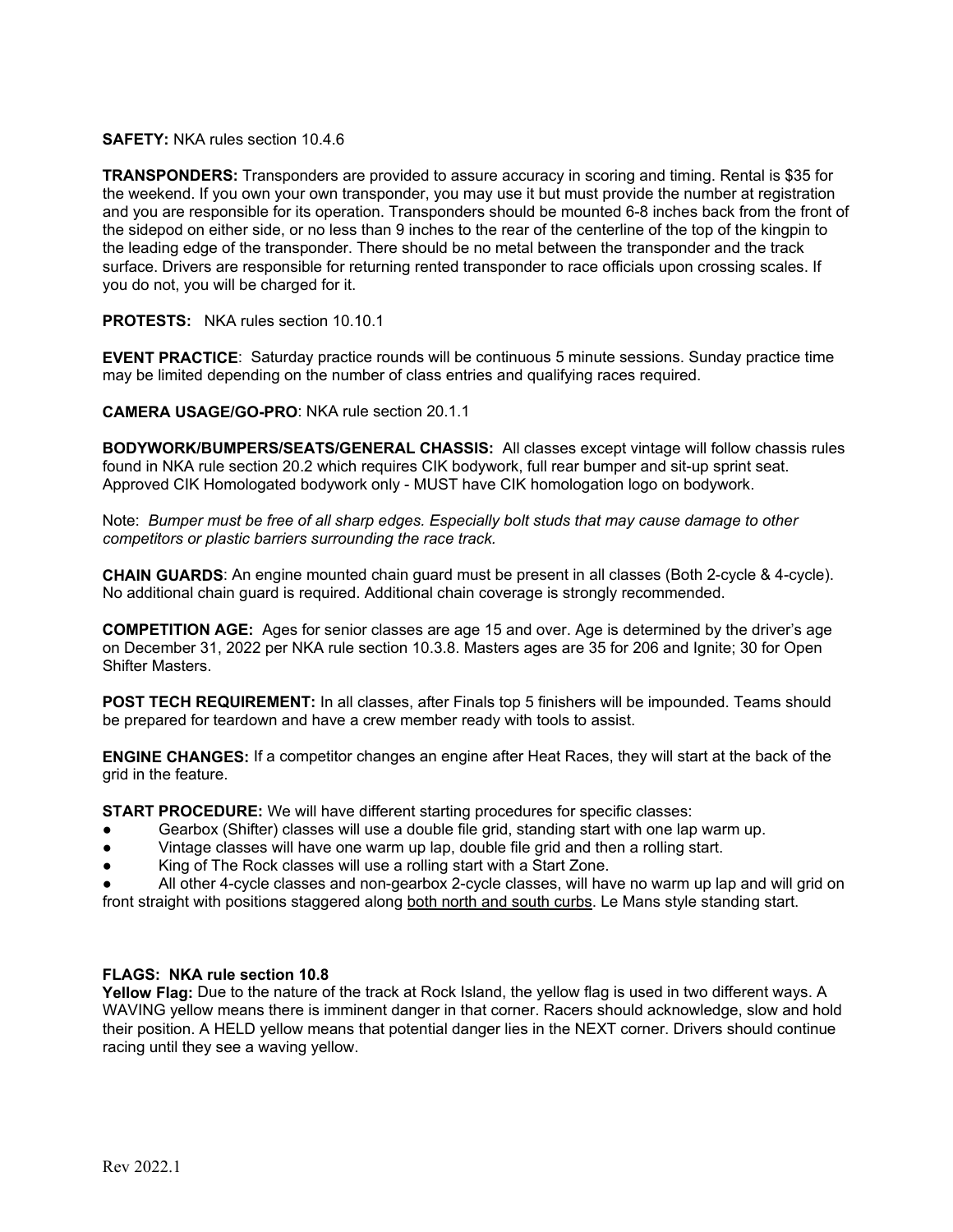**Red Flag:** A race can be ruled official after a red flag if more than half of the laps have been completed. If two red flags occur in the same race, that race can be ruled official regardless of the number of laps completed.

**Blue Flag:** The blue flag will be shown to racers when they are about to be lapped by faster traffic. It may be shown at the flag stand or by one of the assistant race directors. When a racer receives the blue flag, he/she MUST acknowledge it with a hand signal, hold their racing line, and allow faster traffic to pass. Failure to do so will result in a penalty ranging from loss of position up to disqualification, at the discretion of the race director. If a driver flagrantly disregards the blue flag and fails to hold his/her line, or in the judgment of the race director becomes a problem on the track, they will be immediately black flagged. The faster, overtaking kart should make every effort to choose a racing line that will avoid lapped traffic. Failure to avoid a slower kart, which has acknowledged the blue flag and is holding its racing line, could result in a penalty assessed against the overtaking kart, up to and including disqualification at the discretion of the race director.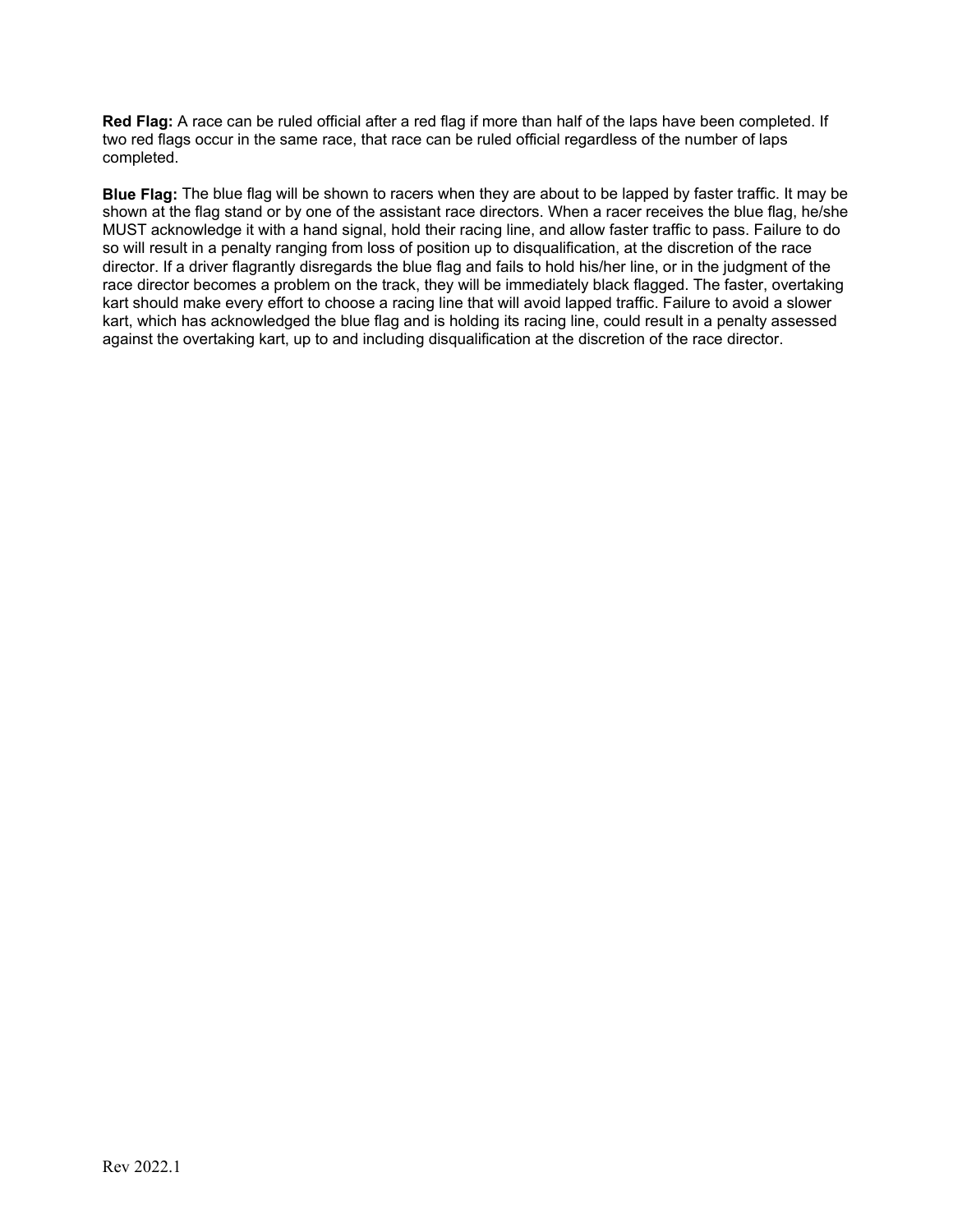# **RACE CLASSES**

## **100cc Senior & 100cc King of the Rock**

**RULES:** The overall class will run NKA rules for the kart. Engine rules will be per Stars Championship Series rules on August 1 will be applied, via the corresponding mfg PDF's.

**AGE:** Ages 15 and up determined by age on Dec. 31, 2022.

### **WEIGHT:**

IAME KA100: 360 lbs. (Per IAME East PDF) VLR 100: 360 lbs. (Per ROK PDF) Yamaha KT100 open pipe: 340 lbs. (WKA Rules apply)

FUEL: Sunoco 110, VP110 or C12 Gasoline fuel only - This fuel will NOT be sold at the track. Please plan to bring your own.

**SPEC OIL:** Five spec oils have been identified. They are Burris Castor, Burris Blend, Maxima 927, Red Line 2-cycle Oil and Motul 2T Grand Prix. Racers should be prepared to declare an oil and ratio on the Pre-Tech form.

# **Briggs & Stratton 206 Medium 1, Medium 2, Heavy 1, Heavy 2, Masters, & King of Rock 206**

**RULES:** The overall class will run NKA rules for the kart. 2022 Briggs & Stratton 206 rules (including any amendments) with no exceptions.

**AGE:** Ages 15 and up determined by age on Dec. 31, 2022.

### **WEIGHT:**

Medium 1/2: 360 lbs Heavy 1/2: 390 lbs King of Rock 206: 390 lbs Masters: 390 lbs

**FUEL:** Non-Ethanol Pump Gasoline Spec fuel purchased from fuel trailer on race weekend.

**WHEELS**: 5" diameter wheels required. Wheel width is non-tech.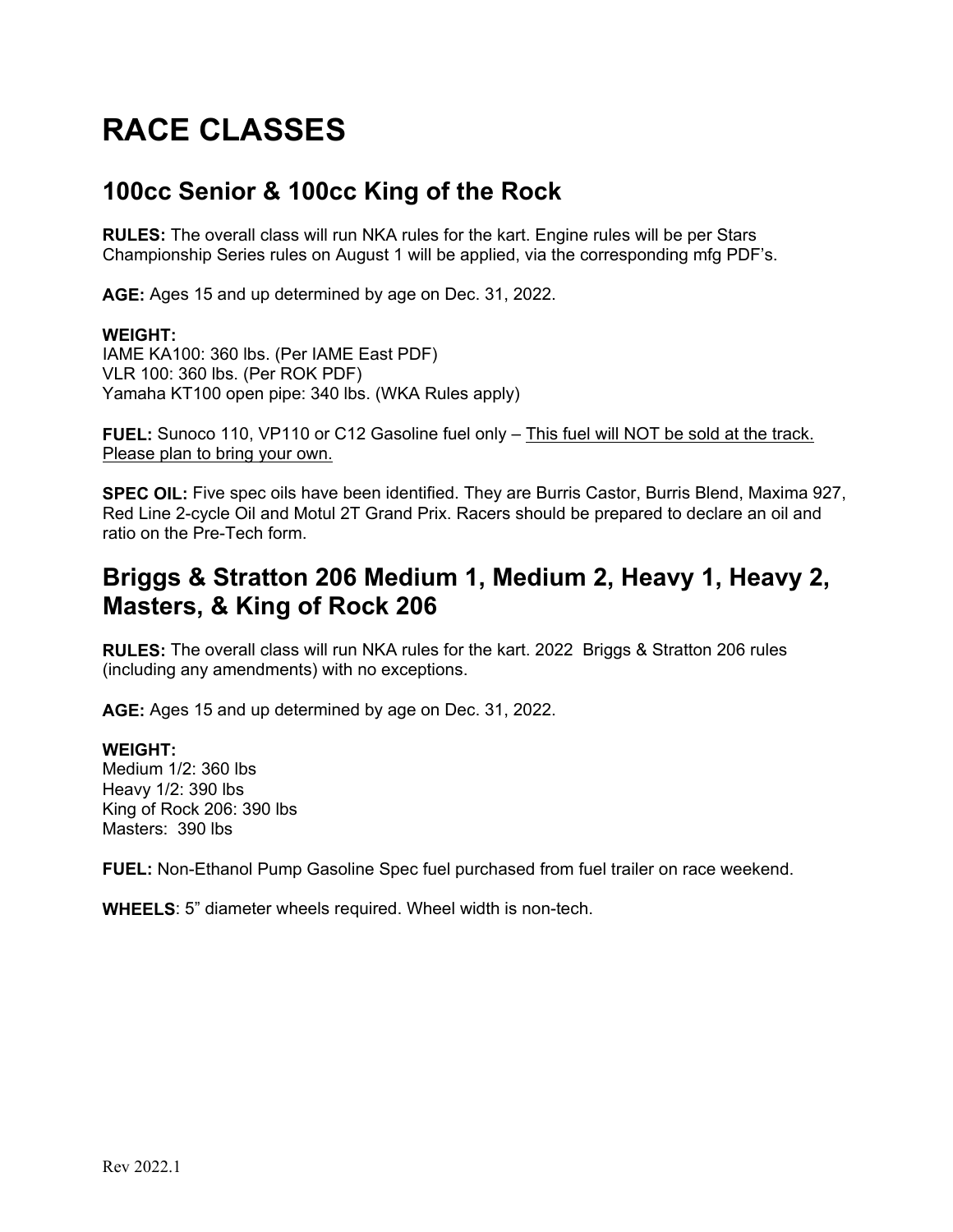# **Shifter (KZ, 175 SSE, Rok, tuned & stock Honda} King of the Streets, Open Shifter, and Open Shifter Masters**

**RULES:** Class will run under NKA Rules for the kart. Chassis and engine tech per Stars Championship Series, via the corresponding mfg PDF's. Engines allowed are: 125cc stock Honda, 125cc KZ CIK/FIA & 175 SSE engines (KZ engines stock 30mm Delorto carb only). Ignition boxes may be swapped at discretion of race officials.

**AGE:** Ages 15 and up determined by age Dec. 31, 2022 for KoS and Open Shifter. Ages 30 and up determined by age on Dec. 31, 2022 for Open Shifter Masters,

### **WEIGHT: KOS/Open Shifter**

175cc SSE: 395 pounds (Per IAME East PDF) KZ engines: 395 pounds (Per Engine MFG PDF) Rok Shifter engine and tuned Honda: 385 pounds (Per Rok PDF) Stock Honda: 375 pounds. (NKA Rules)

### **WEIGHT: Open Shifter Masters**

175cc SSE: 410 pounds (Per IAME East PDF) KZ engines: 410 pounds (Per Engine MFG PDF) Rok Shifter engine and tuned Honda: 400 pounds (Per Rok PDF) Stock Honda: 390 pounds. (NKA Rules)

FUEL: Sunoco 110, VP110 or C12 Gasoline fuel only - This fuel will NOT be sold at the track. Please plan to bring your own.

**SPEC OIL:** Five spec oils have been identified. They are Burris Castor, Burris Blend, Maxima 927, Red Line 2-cycle Oil and Motul 2T Grand Prix. Racers should be prepared to declare an oil and ratio on the Tech Passports at pre-tech.

### **Margay Ignite Senior Shootout 1 & 2**

**RULES:** Margay Ignite Spec Class rules. Tires, wheels, clutch, clutch driver, engine, exhaust and chassis are all specified and may not be deviated from.

**AGE:** Ages 15 and up determined by age Dec. 31, 2022 .

**CHASSIS:** Margay Ignite K3

**ENGINE:** Briggs 206 Adult (2021 Briggs 206 Rules)

**CLUTCH DRIVE GEAR**: 19T is mandatory (#35 chain)

**CARB SLIDE:** Black OEM Unaltered

**WEIGHT:** 360 lb.

**FUEL:** Non-Ethanol Pump Gasoline Spec fuel purchased from fuel trailer on race weekend.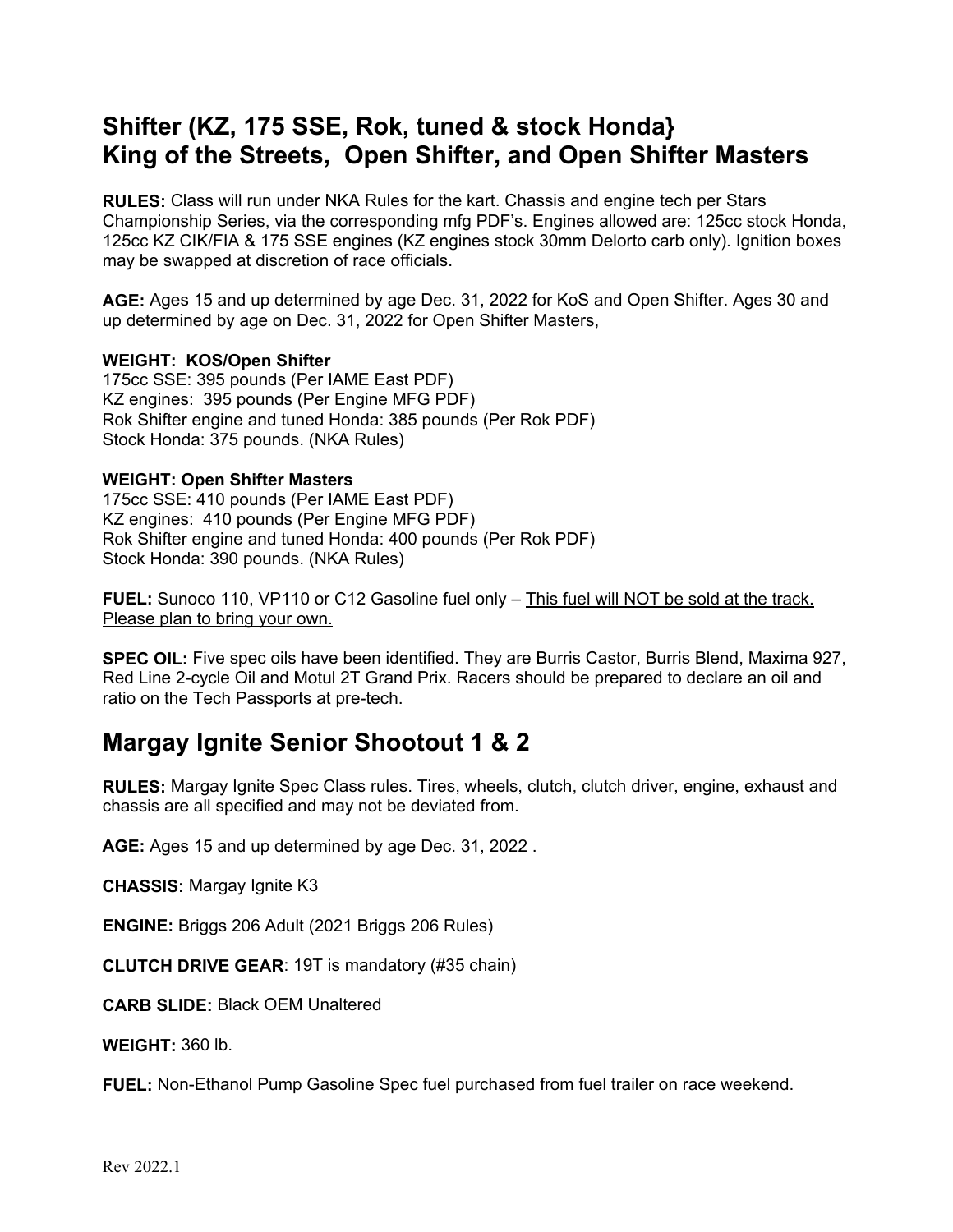# **Margay Ignite Masters Shootout**

**RULES:** Margay Ignite Spec Class rules. Tires, wheels, clutch, clutch driver, engine, exhaust and chassis are all specified and may not be deviated from.

**AGE:** Ages 35 and up determined by age on Dec. 31, 2022.

**CHASSIS:** Margay Ignite K3

**ENGINE:** Briggs 206 Adult (2021 Briggs 206 Rules)

**CLUTCH DRIVE GEAR**: 19T is mandatory (#35 chain)

**CARB SLIDE:** Black OEM Unaltered

**WEIGHT:** 370 lb.

### **Vintage Karts**

**RULES:** This is a gentlemen's race. There will be no weighing and no tech. No gearboxes. No water-cooled engines. All karts must comply with 2022 Vintage Karting Association guidelines. Transponders are required. All karts will be lined up by speed with the fastest in front.

**AGE:** Ages 15 and up determined by age on Dec. 31, 2022.

**CLASSES:** Three classes have been specified for Vintage karts.

1) Yamaha Class: Sidewinder karts with single KT 100 piston port engines

2) Mac Class: All 80cc to 100 cc American fan cooled engines. Mac 101, WB 820, Stock 4 cycle Raptor OK. Single engine rear and single engine sidewinder engines

3) Open Class; All 100cc to 135cc foreign and American fan-cooled engines; all dual engine karts; Sidewinder/rear engines OK. All 4 cycle engines must use Briggs & Stratton 5 horsepower flathead blocks

**TIRES:** Open tire brands and compounds. In the event that a tire becomes unsafe outside of normal race wear, it MAY be replaced WITH PRIOR APPROVAL and supervision of the head tech official/scrutineer. Use of tire warmers is NOT allowed. Absolutely no modifications or tire treatment is allowed. Any competitor disqualified for the use of prep will be immediately disqualified from that class and all remaining classes for that weekend. All results and subsequent penalties are final.

# **Yamaha Can Heavy**